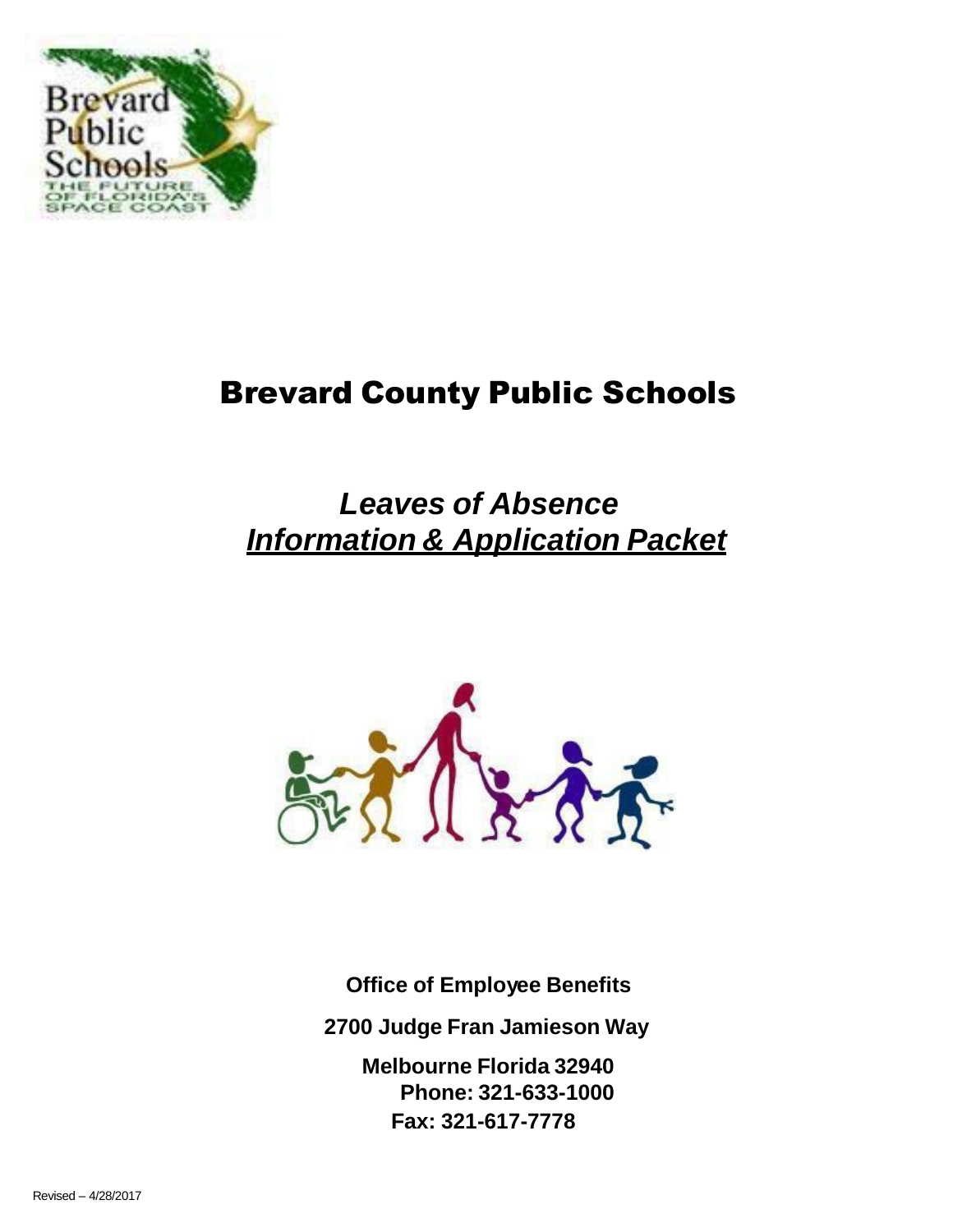#### **LEAVE OF ABSENCE CHECKLIST**

- **\*** Inform an employee of his/her rights and procedures to follow under the School Board's policies for Leaves of Absence including Family and Medical Leave Act (FMLA).
- **\*** Review your rights under the Family and Medical Leave Act of 1993.
- Complete a Leave of Absence R equest form, including your benefits continuation election.
- **\*** Apply to Sick Bank if a member and eligible.
- **\*** Contact CIGNA at 800-362-4462 for disability claim information.
- **\*** If you elect benefit continuation please contact the School Board for information, 633-1000 ext. 248.
- **\*** Complete a Flex Plan Enrollment Form to cancel or change your benefits on the first day of your unpaid Leave.
- **\*** Complete a Return-to- Work Medical Certification that an employee is able to return to work from a Medical Leave of Absence.

|                                                                                                                                                                                                       | This checklist should be used when an employee requests a leave of absence. |  |  |  |  |  |
|-------------------------------------------------------------------------------------------------------------------------------------------------------------------------------------------------------|-----------------------------------------------------------------------------|--|--|--|--|--|
| Reason for Leave (See Leave of Absence Guidebook for more information)                                                                                                                                |                                                                             |  |  |  |  |  |
| Employee's serious health/medical condition.<br>$\Box$ Birth of a child or care of newborn                                                                                                            |                                                                             |  |  |  |  |  |
| To bond with a child in connection with adoption or foster placement.                                                                                                                                 | Military Caregiver Leave                                                    |  |  |  |  |  |
| To care for a child, spouse or parent with a serious health condition.                                                                                                                                | Military Qualifying Exigency                                                |  |  |  |  |  |
| Injury in the line-of-duty (WC). (See Risk Management)                                                                                                                                                |                                                                             |  |  |  |  |  |
| Personal-Reason<br>J Union                                                                                                                                                                            | Prof/Educational Study<br>Military                                          |  |  |  |  |  |
| Test for Eligibility - FMLA Site Contacts use CrossPointe Screen Z603 #1                                                                                                                              |                                                                             |  |  |  |  |  |
|                                                                                                                                                                                                       |                                                                             |  |  |  |  |  |
| ALL Employees:<br>$\Box$ At least 12 months of service.                                                                                                                                               |                                                                             |  |  |  |  |  |
| Support Employee:<br>U Worked at least 1250 hours in the 12 months prior to leave start date. (FMLA Hours Worked Report)                                                                              |                                                                             |  |  |  |  |  |
| Instructional Employee: $\Box$ Must have worked at least one full semester in the previous 12 months.                                                                                                 |                                                                             |  |  |  |  |  |
| Is employee eligible for FMLA? $\Box$ Yes<br>$\vert$ No                                                                                                                                               |                                                                             |  |  |  |  |  |
| Has this employee used FMLA within the last 12 months? $\Box$ Yes<br><b>No</b>                                                                                                                        |                                                                             |  |  |  |  |  |
| Remaining entitlement:<br>weeks<br>days                                                                                                                                                               | hours                                                                       |  |  |  |  |  |
| <b>Please Provide to Employee the Leave of Absence Information &amp; Application Packet</b>                                                                                                           |                                                                             |  |  |  |  |  |
|                                                                                                                                                                                                       |                                                                             |  |  |  |  |  |
| Leave of Absence Information & Application Packet                                                                                                                                                     |                                                                             |  |  |  |  |  |
| <b>FMLA Information Packet</b><br><b>Provided By:</b>                                                                                                                                                 |                                                                             |  |  |  |  |  |
| <b>Action Checklist</b>                                                                                                                                                                               |                                                                             |  |  |  |  |  |
| Received FMLA Certification.<br>Received Health Care Provider's Statement.                                                                                                                            | Date: <u>_______________</u>                                                |  |  |  |  |  |
| Copy of LOA Request Form given to employee.                                                                                                                                                           | Date:                                                                       |  |  |  |  |  |
| Original LOA Request Form sent to Leave Specialist.                                                                                                                                                   | Date:                                                                       |  |  |  |  |  |
| Received Return-to-Work Medical Certification.                                                                                                                                                        | Date:                                                                       |  |  |  |  |  |
| Copy of Flex Plan Enrollment Form given to employee.                                                                                                                                                  | Date:                                                                       |  |  |  |  |  |
|                                                                                                                                                                                                       |                                                                             |  |  |  |  |  |
| <b>Department Signature - Site Contact</b><br>School/Department Number                                                                                                                                | Date                                                                        |  |  |  |  |  |
| Please send signed Leave of Absence Checklist, Leave of Absence Request Form, Health Care Provider's Statement,<br>and FMLA Certification to the Leave Specialist at the Office of Employee Benefits. |                                                                             |  |  |  |  |  |
| <b>Emplovee Signature:</b>                                                                                                                                                                            | Date:                                                                       |  |  |  |  |  |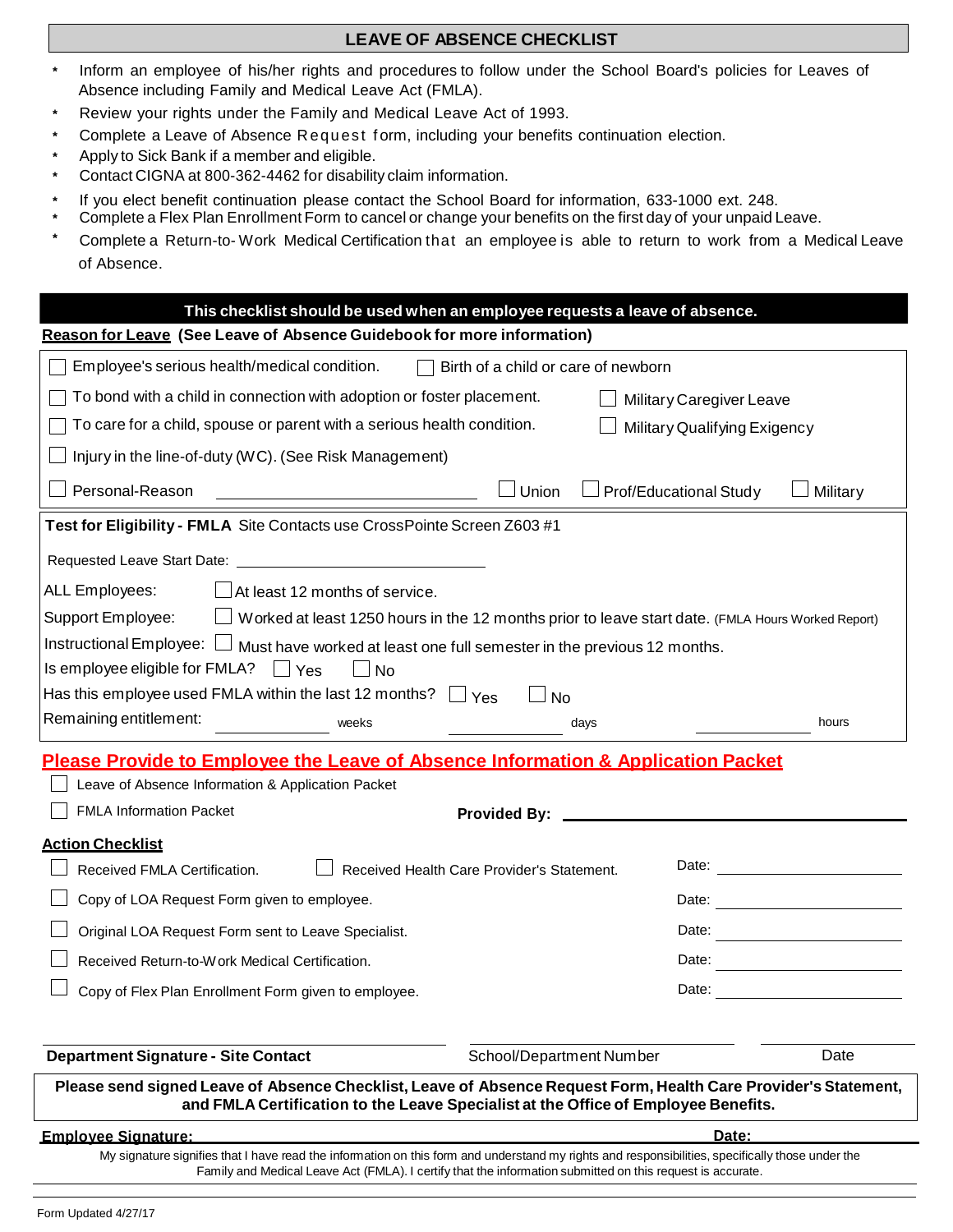#### **Basic Leave Entitlement**

protected leave to eligible employees for the following reasons:

- For incapacity due to pregnancy, prenatal medical care or child birth;
- To care for the employee's child after birth, or placement for adoption or foster care;
- To care for the employee's spouse, son or daughter, or parent, who has a serious health condition; or
- For a serious health condition that makes the employee unable to perform the employee's job.

#### **MilitaryFamily Leave Entitlements**

Eligible employees with a spouse, son, daughter, or parent on active duty or call to active duty status in the National Guard or Reserves in support of a contingency operation may use their 12-week leave entitlement to address certain qualifying exigencies. Qualifying exigencies may include attending certain military events, arranging for alternative childcare, addressing certain financial and legal arrangements, attending certain counseling sessions, and attending post-deployment reintegration briefings.

FMLA also includes a special leave entitlement that permits eligible employees to take up to 26 weeks of leave to care for a covered service member during a single 12-month period. A covered service member is a Guard or Reserves, who has a serious injury or illness incurred in the line of duty on active duty that may render the service member medically unfit to treatment, recuperation, or therapy; or is in outpatient status; or is on the supporting the need for leave. temporary disability retired list.

#### **Benefits and Protections**

During FMLA leave, the employer must maintain the employee's health coverage under any "group health plan" on the same terms as if the employee had continued to work. Upon return from FMLA leave, most employees must be restored to their original or equivalent positions with equivalent pay, benefits, and other employment terms.

Use of FMLA leave cannot result in the loss of any employment benefit that accrued prior to the start of an employee's leave.

#### **EligibilityRequirements**

Employees are eligible if they have worked for a covered employer for at least one year, for 1,250 hours over the previous 12 months, and if at least 50 employees are employed by the employer within 75 miles.

#### **Definition of Serious Health Condition**

A serious health condition is an illness, injury, impairment, or physical or mental condition that involves either an overnight stay in a medical care facility, or continuing treatment by a health care provider for a condition that either prevents the employee from performing the functions of the employee's bring a private lawsuit against an employer. job, or prevents the qualified family member from participating in school or other daily activities.

Subject to certain conditions, the continuing treatment requirement may be met by a period of incapacity of more than 3 consecutive calendar days incapacity due to a chronic condition. Other conditions may meet the **require additional disclosures.** definition of continuing treatment.

#### **Use of Leave**

FMLA requires covered employers to provide up to 12 weeks of unpaid, job- An employee does not need to use this leave entitlement in one block. Leave can be taken intermittently or on a reduced leave schedule when medically necessary. Employees must make reasonable efforts to schedule leave for planned medical treatment so as not to unduly disrupt the employer's operations. Leave due to qualifying exigencies may also be taken on an intermittent basis.

#### **Substitution of Paid Leave for Unpaid Leave**

Employees may choose or employers may require use of accrued paid leave while taking FMLA leave. In order to use paid leave for FMLA leave, employees must comply with the employer's normal paid leave policies.

#### **Employee Responsibilities**

Employees must provide 30 days advance notice of the need to take FMLA leave when the need is foreseeable. When 30 days' notice is not possible, the employee must provide notice as soon as practicable and generally must comply with an employer's normal call-in procedures.

current member of the Armed Forces, including a member of the National provider, or circumstances supporting the need for military family leave. perform his or her duties for which the service member is undergoing medical also may be required to provide a certification and periodic recertification Employees must provide sufficient information for the employer to determine if the leave may qualify for FMLA protection and the anticipated timing and duration of the leave. Sufficient information may include that the employee is unable to perform job functions; the family member is unable to perform daily activities, the need for hospitalization or continuing treatment by a health care Employees also must inform the employer if the requested leave is for a reason for which FMLA leave was previously taken or certified. Employees

#### **Employer Responsibilities**

Covered employers must inform employees requesting leave whether they are eligible under FMLA. If they are, the notice must specify any additional information required as well as the employees' rights and responsibilities. If they are not eligible, the employer must provide a reason for the ineligibility.

Covered employers must inform employees if leave will be designated as FMLA-protected and the amount of leave counted against the employee's leave entitlement. If the employer determines that the leave is not FMLAprotected, the employer must notify the employee.

#### **Unlawful Acts by Employers**

FMLA makes it unlawful for any employer to:

- Interfere with, restrain, or deny the exercise of any right provided under  $FMI A$
- Discharge or discriminate against any person for opposing any practice made unlawful by FMLA or for involvement in any proceeding under or relating to FMLA.

#### **Enforcement**

An employee may file a complaint with the U.S. Department of Labor or may

FMLA does not affect any Federal or State law prohibiting discrimination, or supersede any State or local law or collective bargaining agreement which provides greater family or medical leave rights.

combined with at least two visits to a health care provider or one visit and a FMLA section 109 (29 U.S.C. § 2619) requires FMLA covered employers regimen of continuing treatment, or incapacity due to pregnancy, or to post the text of this notice. Regulations 29 C.F.R. § 825.300(a) may



**For additional information:** 1-866-4US-WAGE (1-866-487-9243) TTY: 1-877-889-5627 **[WWW.WAGEHOUR.DOL.GOV](http://www.wagehour.dol.gov/)**



U.S. Wage and Hour Division

U.S. Department of Labor | Employment Standards Administration | Wage and Hour Division WHD Publication 1420 Revised January 2009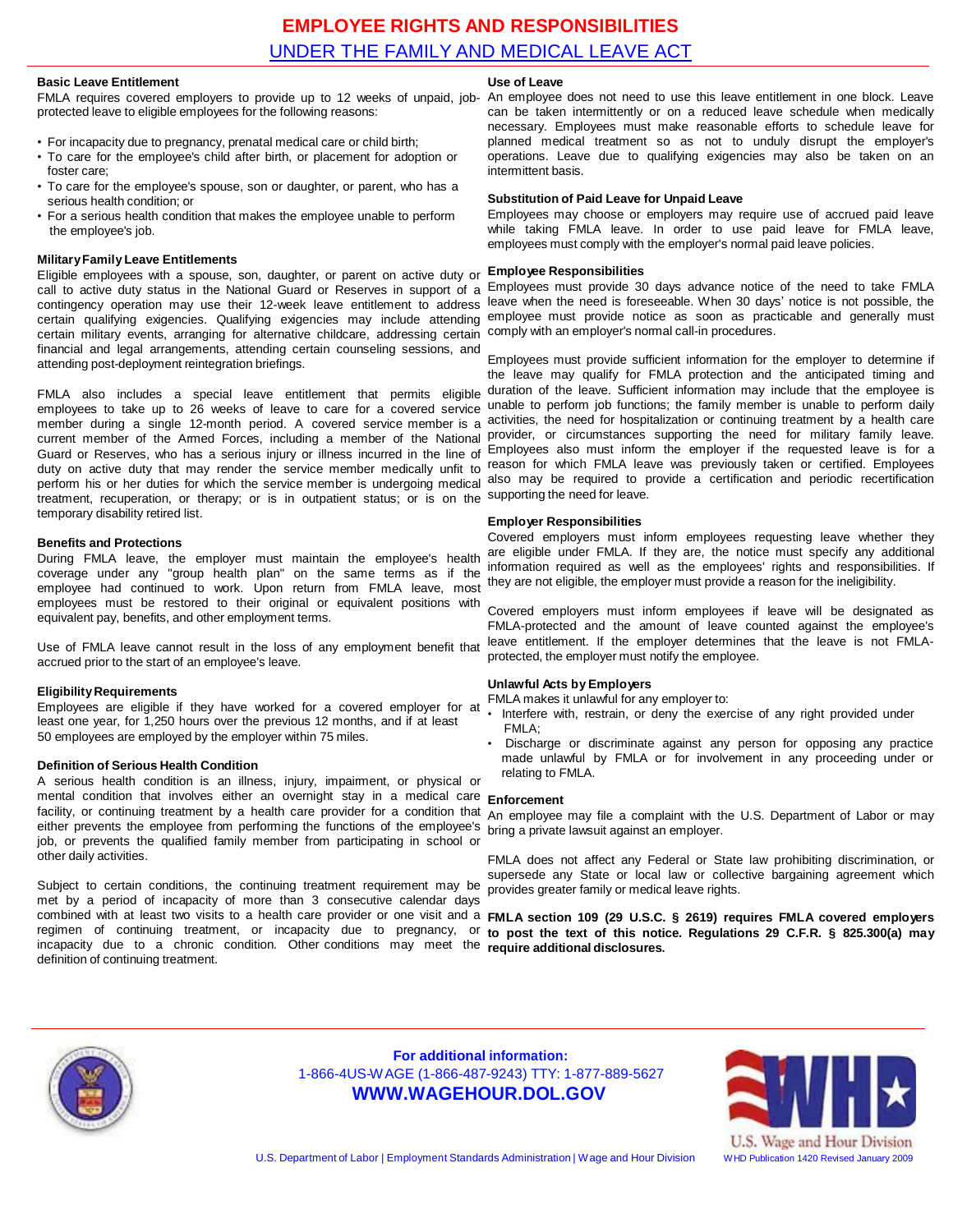

# **How to Drop, Add, or Change Benefits Coverage due to an Unpaid Leave of Absence**

What You Will Need:

- Complete a [Benefits](https://www.brevardschools.org/cms/lib/FL02201431/Centricity/Domain/1149/Benefit%20Change%20Form%202019.pdf) Change Form.
- Copy of the completed Leave of [Absence](https://www.brevardschools.org/site/handlers/filedownload.ashx?moduleinstanceid=18477&dataid=23499&FileName=LOA%20Form%20Fill%20and%20Print1.pdf) form.
- Send via courier to the Benefits Office at ESF within 30 days of the event date.

# **Please Note:**

- Make sure that the box you checked at the bottom of the Leave of Absence R e q u e s t form matches your intentions for the continuation of benefits.
- If you are cancelling all coverage, check the appropriate box on the Leave of Absence Request form. A Benefits Change form is not necessary if cancelling all coverage.

**Click here to [download](https://www.brevardschools.org/site/handlers/filedownload.ashx?moduleinstanceid=18477&dataid=23499&FileName=LOA%20Form%20Fill%20and%20Print1.pdf) the Leave of Absence Form**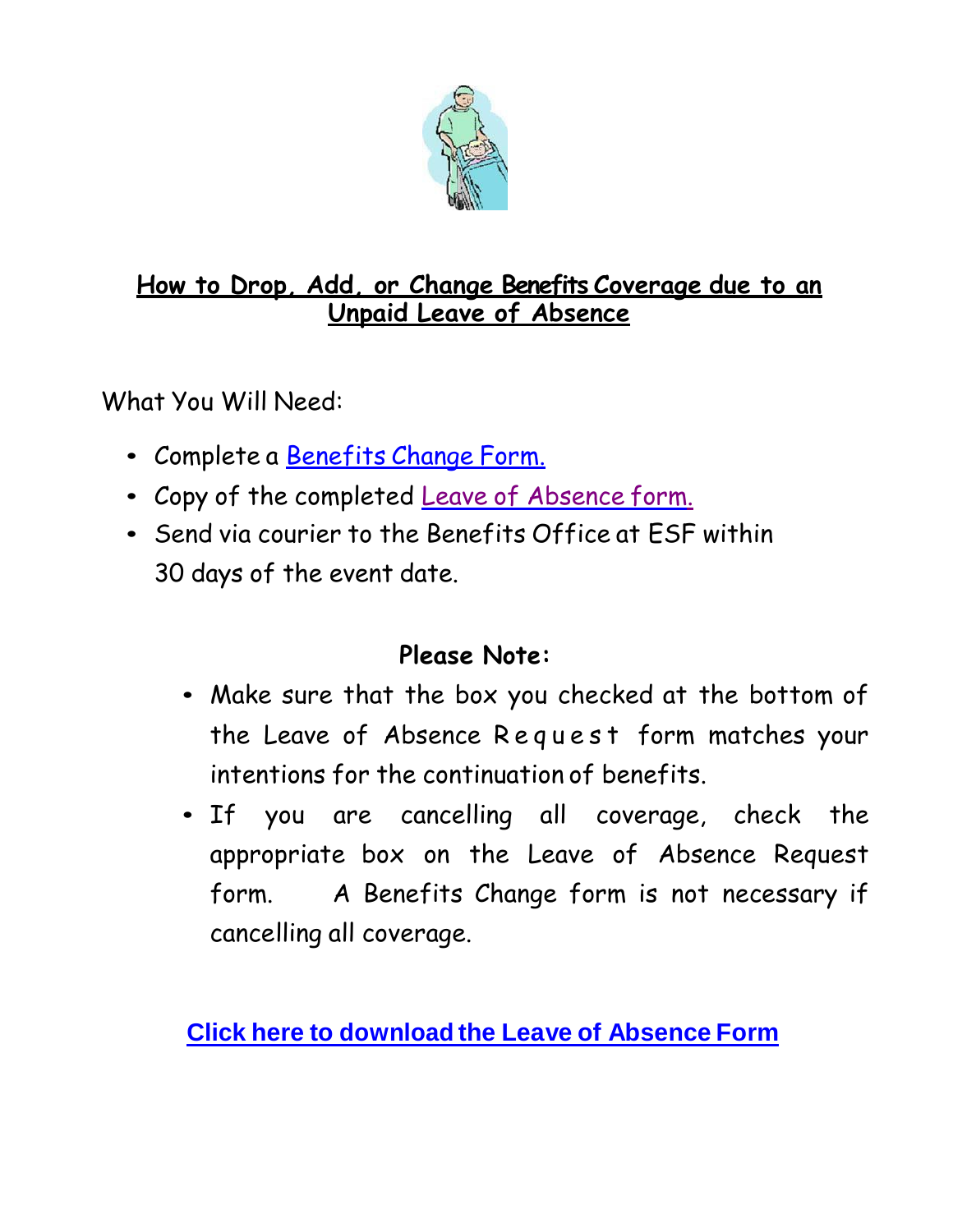## *BREVARD PUBLIC SCHOOLS*

4420D F3

#### **AUTHORIZATION FOR RELEASE OF HEALTH INFORMATION**

|     | my health information as described in this authorization.      |
|-----|----------------------------------------------------------------|
| (1) | Specific person authorized to provide the information:         |
| (2) | Specific person authorized to receive and use the information: |

I **I Employee Name]** hereby authorize the use or disclosure of

(3) *Specific description of the information:*

(4) *Purpose of the request:*

- (5) Right to revoke: I understand that I have the right to revoke this authorization at any time by notifying Brevard Public Schools in writing at Employee Benefits, 2700 Judge Fran Jamieson Way, Melbourne, Florida, 32940. I understand that the revocation is only effective after it is received and logged by Employee Benefits. I understand that any use or disclosure made prior to the revocation under this authorization will not be affected by a revocation.
- (6) I understand that after this information is disclosed, Federal law might not protect it and the recipient might redisclose it.
- (7) I understand that I am entitled to receive a copy of this authorization.
- (8) I understand that this authorization will expire when my employment with Brevard Public Schools terminates or at my written revocation of this request.

Signature of Employee: <u>Date:</u> Date: Date: Date: Date: Date: Date: Date: Date: Date: Date: Date: Date: Date: Date: Date: Date: Date: Date: Date: Date: Date: Date: Date: Date: Date: Date: Date: Date: Date: Date: Date: Date: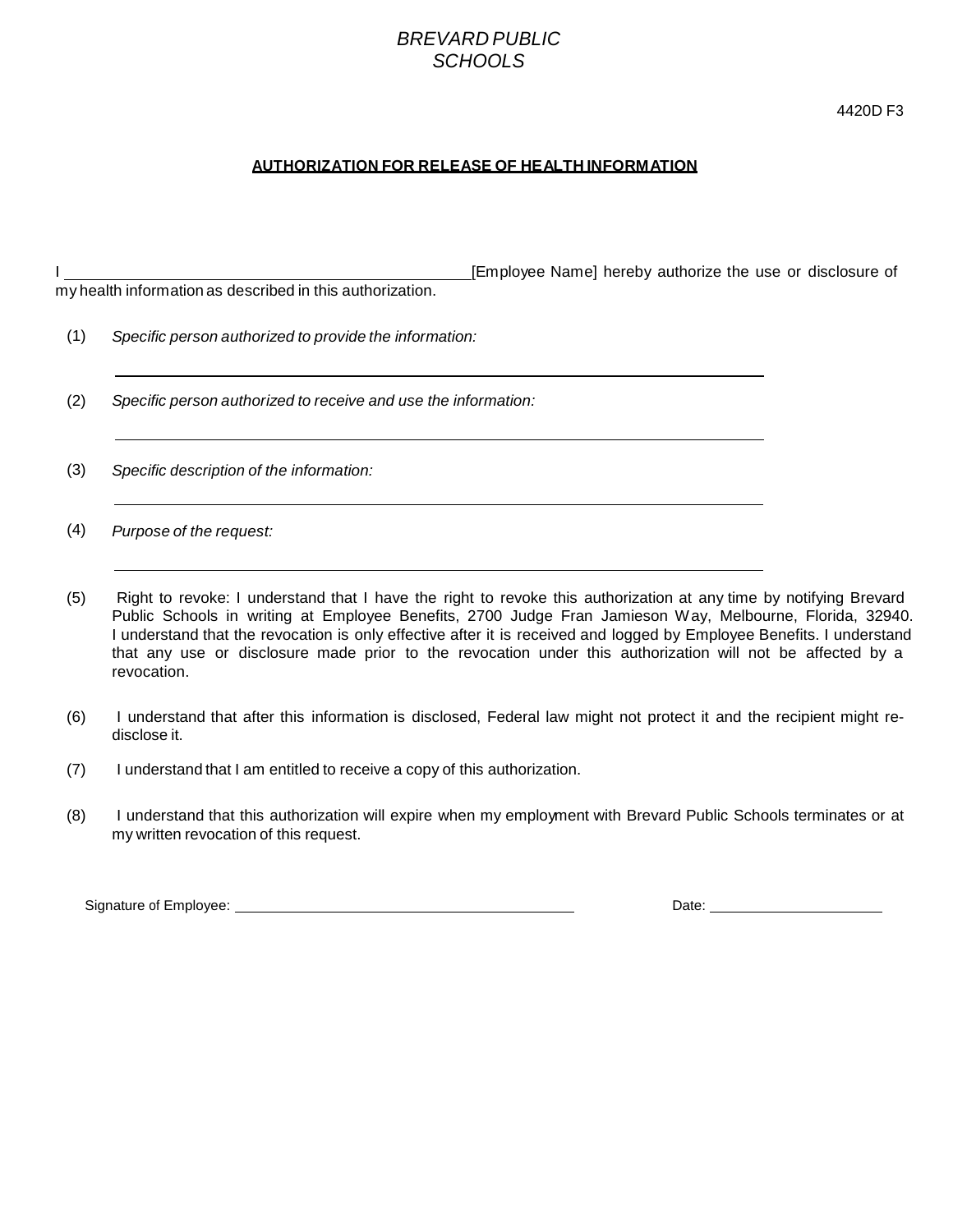# Brevard Public Schools

## Application for Use of Sick Bank

(Must be submitted at least 14 calendar days prior to the effective date of bank utilization.)

| Name:<br>the control of the control of the control of the control of the control of the control of                         | Employee ID Number:<br><u> 1980 - Jan Stein Harry Harry Harry Harry Harry Harry Harry Harry Harry Harry Harry Harry Harry Harry Harry</u>                                                                                            |  |  |
|----------------------------------------------------------------------------------------------------------------------------|--------------------------------------------------------------------------------------------------------------------------------------------------------------------------------------------------------------------------------------|--|--|
|                                                                                                                            | School or Department Number:                                                                                                                                                                                                         |  |  |
| Work:                                                                                                                      | Contract or Hourly Employee:                                                                                                                                                                                                         |  |  |
| the conditions and restrictions as described in the official Sick Bank guidelines as adopted by Brevard Public<br>Schools. | I wish to apply for use of the Brevard Public Schools Sick Leave Bank for the length of time specified herein and under                                                                                                              |  |  |
| I am a member of the Brevard Public Schools Sick Bank and hereby request                                                   |                                                                                                                                                                                                                                      |  |  |
| Number of days:                                                                                                            |                                                                                                                                                                                                                                      |  |  |
| Date from:<br><u> 1980 - Johann Barbara, martin a</u>                                                                      | Date through: <u>contract and the set of the set of the set of the set of the set of the set of the set of the set of the set of the set of the set of the set of the set of the set of the set of the set of the set of the set</u> |  |  |
| Date sick leave exhausted (if known)                                                                                       |                                                                                                                                                                                                                                      |  |  |
| I have read, understand, and agree to adhere to the official sick bank guidelines as adopted by the Board.                 |                                                                                                                                                                                                                                      |  |  |
| it is my duty to notify my Supervisor in writing of such change and the reason therefore.                                  | I understand, in the event my circumstances change so as to require the use of less than the total days applied for herein,                                                                                                          |  |  |
| Leave of Absence form must accompany this application.                                                                     | I understand that statements from a licensed medical doctor covering the total number of days requested and a completed                                                                                                              |  |  |
|                                                                                                                            |                                                                                                                                                                                                                                      |  |  |
| Signature of Applicant                                                                                                     | Date                                                                                                                                                                                                                                 |  |  |
| Please check the following:                                                                                                |                                                                                                                                                                                                                                      |  |  |
| Detailed doctor's statement attached                                                                                       |                                                                                                                                                                                                                                      |  |  |
| Copy of Leave of Absence form signed by supervisor attached                                                                |                                                                                                                                                                                                                                      |  |  |
| Original signed Authorization for Release of Health Information attached                                                   |                                                                                                                                                                                                                                      |  |  |
| Is this a pre-existing condition? Yes $\Box$ No<br>Not answering may delay application processing.                         |                                                                                                                                                                                                                                      |  |  |
| Note: If receiving Long-Term Disability benefits, Sick Bank is considered a deductible source of income.                   |                                                                                                                                                                                                                                      |  |  |
|                                                                                                                            | <u>APPLICANT IS TO SIGN AND SEND ALL COPIES TO PAYROLL</u>                                                                                                                                                                           |  |  |
| To be completed by sick leave bank committee:                                                                              | Request disapproved                                                                                                                                                                                                                  |  |  |
| Number of days approved                                                                                                    |                                                                                                                                                                                                                                      |  |  |
|                                                                                                                            | Reason disapproved                                                                                                                                                                                                                   |  |  |
| Signature of Sick Leave Bank Committee Representative                                                                      |                                                                                                                                                                                                                                      |  |  |
| Acknowledged for Processing:                                                                                               |                                                                                                                                                                                                                                      |  |  |
| Assistant Superintendent of Human Resources Services                                                                       |                                                                                                                                                                                                                                      |  |  |
|                                                                                                                            |                                                                                                                                                                                                                                      |  |  |

# **Click here to [download](https://www.brevardschools.org/site/handlers/filedownload.ashx?moduleinstanceid=18477&dataid=23499&FileName=LOA%20Form%20Fill%20and%20Print1.pdf) the Leave of Absence Form**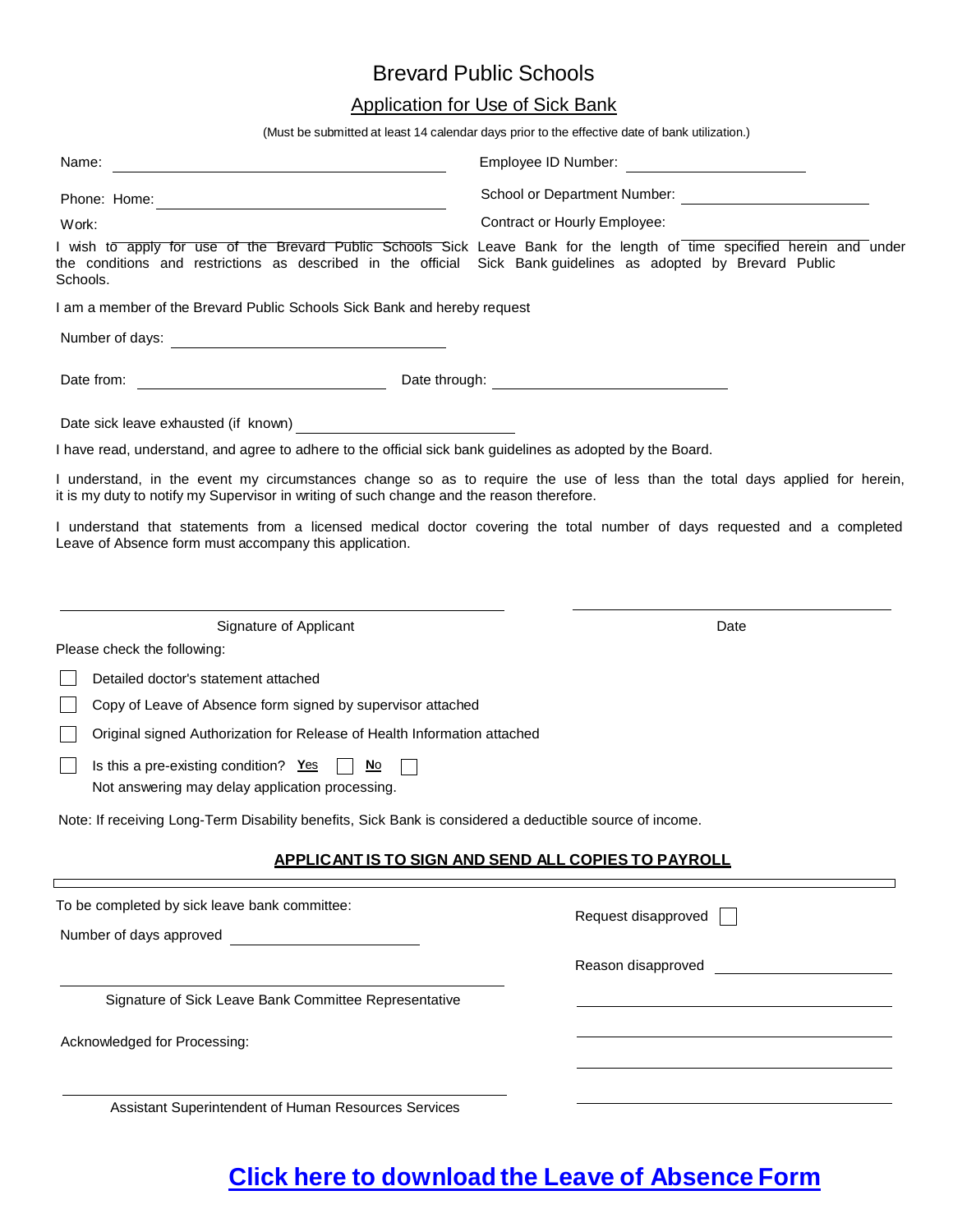# SCHOOL BOARD OF BREVARD COUNTY SICK BANK GUIDELINES/PROCEDURES

## **PURPOSE**

The purpose of the sick bank shall be to make available a source from which qualifying employees may be granted additional sick days for his/her personal inpatient and outpatient surgery, emergency medical or psychological treatment with admission to a medical facility, or treatment of a life-threatening or debilitating illness that necessitates absence from work. "Debilitating" in this context means an illness or injury which results in either temporary or permanent total disability to perform one (1) or more normal activities of daily living.

An eight (8) member sick leave bank committee shall be appointed by the Superintendent. The Brevard Federation of Teachers (BFT) and the International Brotherhood of Painters and Allied Trades, Local 1010 (Local 1010) shall be invited to submit the names of two (2) bargaining unit members who shall be appointed to the committee. The Superintendent shall select the remaining four (4) members provided that two (2) of the Superintendent's selectees shall be non-bargaining unit classified employees and two (2) shall be non-bargaining unit managerial employees. The committee shall serve as the final authority for all matters pertaining to the approval or disapproval of an employee's request to seek use of the sick leave bank. Decisions and actions of the committee shall not be subject to any grievance procedure. An employee who wishes to request the committee to review its decision may submit such request in writing to the committee within fourteen (14) calendar days following the employee's notification of such decision. Such written request shall set forth the employee's reasons why such decision should be altered. A decision, if reviewed, shall not be reviewed a second time.

#### **MEMBERSHIP**

- A. Membership shall become available to a full time employee only after s/he has completed at least one (l) full, current and continuous year of employment as an employee of the District. For purposes of this program only, a *full time employee* is defined *as one who is employed in a regularly established position and working the hours per day specified for that position.*
- B. Membership shall be voluntary.
- C. Each participating employee shall initially contribute the number of hours equal to one (l) day from his/her accrued sick leave balance provided that such balance before the deduction of the one (l) day contribution shall be no less than eight (8) days.
- D. Such initial contribution shall only be allowed for the first calendar month of each school year.
- E. Hours contributed to the bank shall not be returned to the contributing employee's sick leave balance except as otherwise provided herein.
- F. Written application for membership shall be properly submitted on the completed form provided for such purpose and received in the designated office during the thirty (30) calendar days as provided in paragraph "D" above.
- G. Approval or disapproval of membership application and/or applications for use of the bank shall not be subject to any grievance process.
- H. An employee who applies to be a member will receive written notification of membership approval or denial.
- I. If a current sick leave bank member becomes a participant in the DROP program s/he may continue to participate in the sick leave bank. However, new membership will not be granted to a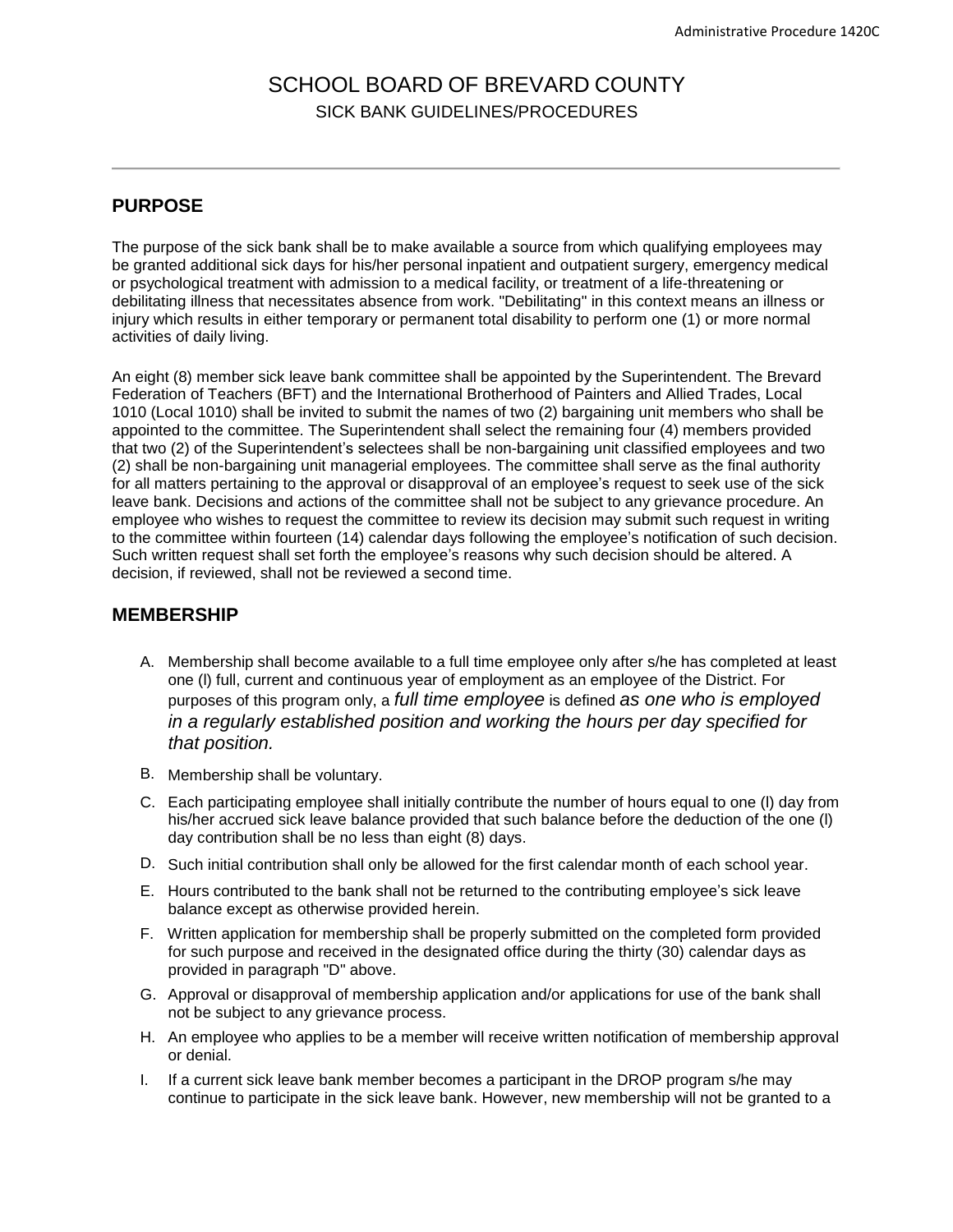non-sick leave bank member who is already a participant in the DROP program.

## **USAGE**

- A. New members with *pre-existing conditions* shall not be eligible to receive days from the sick leave bank for these pre-existing conditions for one (l) year following the date of membership in the sick leave bank.
- B. Written application for utilizing the sick leave bank shall be submitted, no later than fourteen (14) calendar days prior to the use of sick bank utilization, on the required form provided for that purpose. In the case of an unforeseen emergency, the sick leave bank application must be submitted within fourteen (14) calendar days of sick bank utilization.
- C. Each application shall be accompanied by a statement from a licensed Florida medical doctor stating the nature of the illness as well as the anticipated beginning and ending date of the employee's absence. The committee shall have the right to require another medical opinion at the employee's expense.
- D. Eligibility for bank usage shall only be established after an employee has exhausted his/her accumulated sick leave and compensatory time and his/her illness or injury has caused him/her to be absent an additional five (5) days without pay. In lieu of five (5) unpaid days, the employee may use up to five (5) days of paid vacation if s/he is eligible for vacation and has accrued vacation time available.
- E. A member wishing to utilize sick leave bank will be required to add the number of personal charged to sick days taken in the current fiscal year to the five (5) days unpaid already required.
- F. If the member has participated in the year-end sick leave buy back, days equal to the number of days withdrawn through that buy back process will be added to the five (5) workdays without pay currently required before payment from the sick leave bank can begin. *(Effective July 1, 1995).* The maximum number of days for sick leave buy-back is ten (10).

*For example: if an employee buys back ten (10) sick leave days at the end of the year, that employee would be in an unpaid status for fifteen (15) days before the Sick Leave Bank benefits could begin. Ten (10) days bought back + five (5) workdays without pay = fifteen (15) days in an unpaid status. If the employee bought back two (2) sick leave days, they would be eligible for Sick Leave Bank after seven (7) days in an unpaid status.*

- G. An employee who is receiving ongoing, medically necessary treatments will be allowed to use forty (40) workdays without those days being consecutive after the five (5) unpaid sick days have been satisfied and they provide doctor statements and leave forms to cover the time used for such treatments.
- H. Pregnancy is not eligible for consideration unless a pregnancy related condition develops that would qualify under the normal sick leave bank guidelines.
- I. An employee is not eligible for use of the bank if receiving worker's compensation or on any approved paid leave.
- J. Bank usage shall be limited to forty (40) days per member per school year and is limited to regularly scheduled work time. Additional work time, such as summer hours, is not an acceptable use of sick leave bank hours.
- K. In order to be eligible for sick leave bank benefits an employee must have been in an actively working paid status one (1) day more than one-half of the current or prior school year.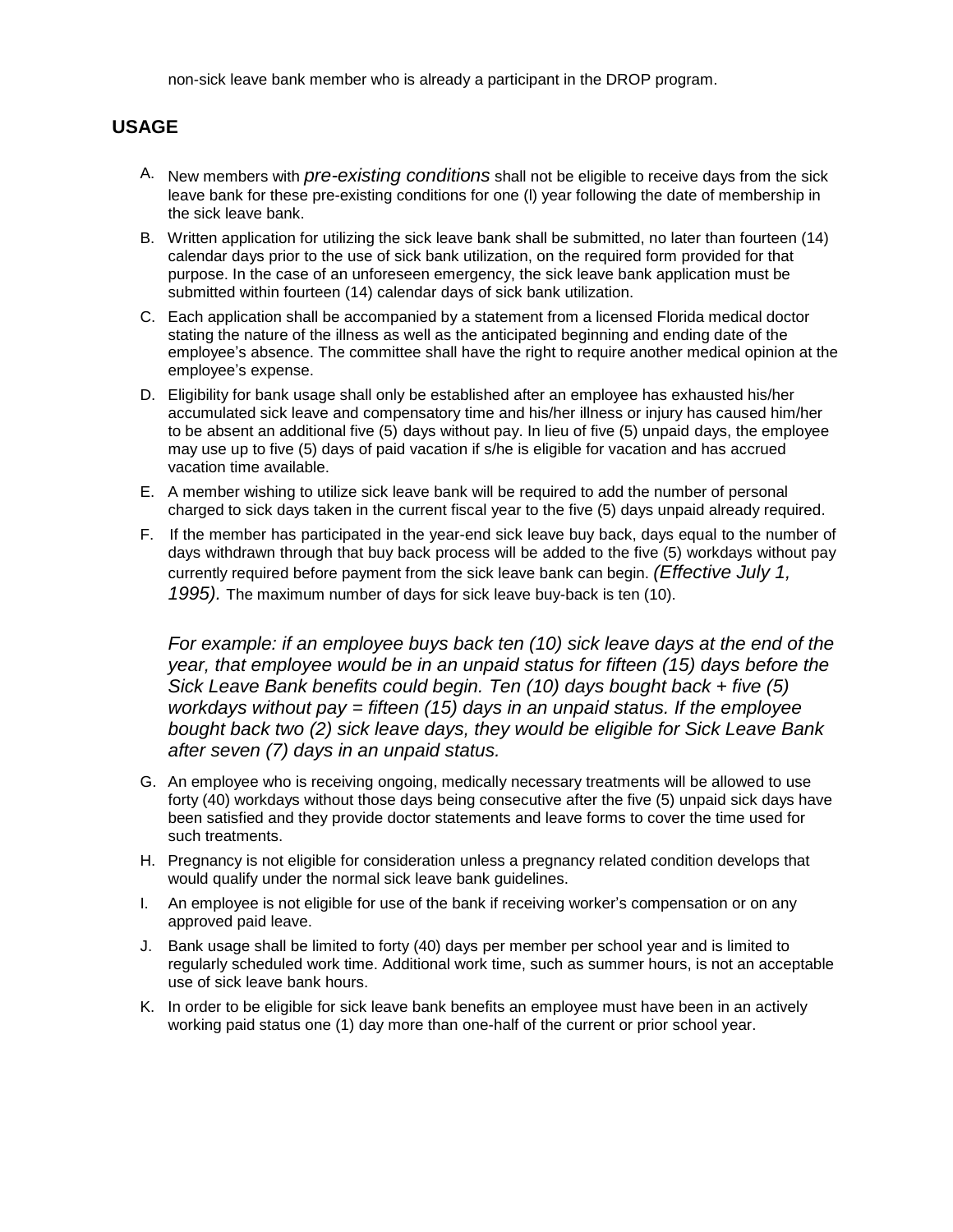## **ACTIVATION OF BANK**

The sick leave bank shall only become operative upon the accumulation of 4,000 hours of contributed sick leave as provided herein.

## **TERMINATION**

Termination of employment for any reason shall constitute withdrawal from the bank.

### **MAINTENANCE AND REPLENISHMENT**

The number of hours in the bank shall be maintained at 3,200. Should the number of hours in the bank fall below 3,200, each existing member shall automatically be assessed the number of hours equal to one (l) day of his/her accumulated sick leave to be added to the bank balance. Such assessment shall be accomplished as soon as procedures reasonably permit. In the event an employee's accrued sick leave balance is insufficient to allow for such automatic replenishment, such employee shall be allowed a grace period of no more than sixty (60) school days during which time s/he must accrue the sick leave necessary to meet his/her replenishment obligation.

Failure of an employee to comply with the replenishment provision as provided herein shall cause automatic cancellation of his/her bank membership. Notification will be sent to the member when such membership is canceled.

### **MISUSE**

An employee found to be guilty of misuse of the bank shall be required to repay all sick leave drawn from the bank, have his/her membership withdrawn, be prohibited from future membership, and be subject to disciplinary action as deemed appropriate by the Board.

#### **WITHDRAWAL**

- A. A participating employee who chooses to withdraw from participation in the bank shall not be allowed to withdraw any sick leave days that s/he has contributed to the bank.
- B. Written notification of withdrawal from the sick leave bank shall be sent to the Payroll Department.

## **RECORDS AND REPORTS**

- A. A database will be established and maintained for the use of the Sick Leave Bank Committee.
- B. An annual report will be developed and made available at each work site. The report will show the total use and remaining balance in the Sick Leave Bank. Information on individual usage will not be included in this report.
- C. A monthly report will be produced for use by the Sick Leave Bank Committee.

### **DISSOLUTION OF BANK**

In the event it becomes necessary to dissolve the sick leave bank, the hours remaining in the bank shall be distributed equally to the accumulated sick leave balance of each of the then current members.

Revised 10/15/12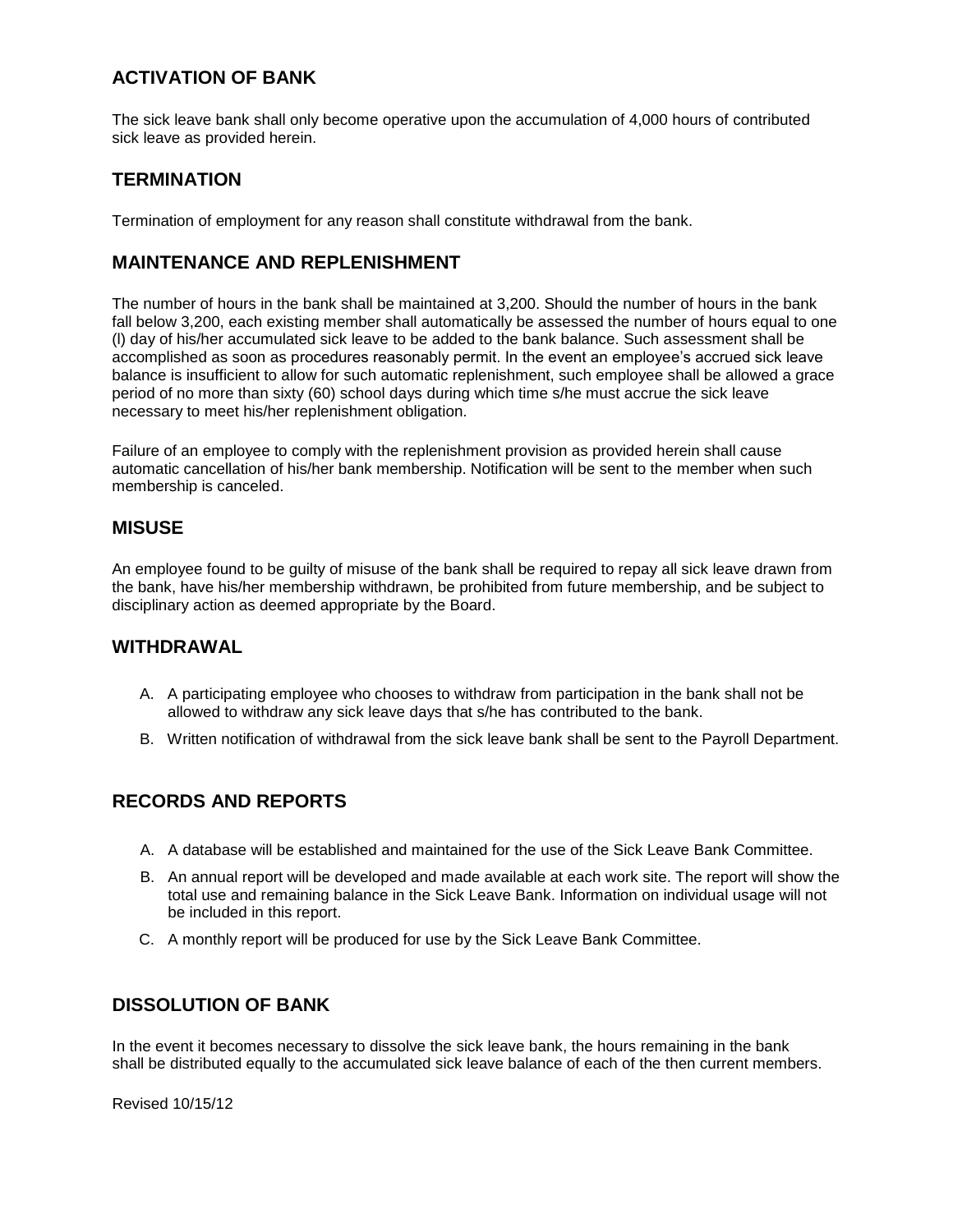

## **Purchasing Retirement Credit for a Leave of Absence**

Employees continue to earn *creditable service* for any period they are on an approved leave of absence with pay. You will not earn *creditable service* for any period you are on an approved unpaid leave of absence. Receiving pay from a Disability Carrier does not constitute "with pay."

Employees may find it beneficial to purchase this creditable service prior to their retirement, because it could positively affect the amount of their monthly pension benefits once they retire.

## **Defined Benefit Plan/Pension Plan Members**

You may elect to purchase *creditable service* for up to two work years of authorized leaves of absence. You can do this provided you have completed a minimum of six years of creditable service (excluding periods of leave of absence), and you return to active employment with a *Florida Retirement System (FRS)* employer immediately upon termination of your leave of absence and remain on your employer's payroll for at least one calendar month.

Your cost for purchasing this creditable service will be at the retirement fund employer contribution rate in effect immediately prior to your leave. This amount is multiplied by your monthly rate of compensation in effect immediately prior to taking your leave plus 6.5% annual interest from the effective date of the leave until full payment is made. You may pay for the leave any time before retirement, but this service **does not** count toward the years of service you need to be *vested***.**

To obtain the cost of purchasing your leave, you must complete both an **FRS-Information Request (Form FR-9)** and an **FRS-Pension Plan Application to Purchase Retirement Credit for a Leave of Absence (Form FR-28).** Forward the completed forms with a copy of your leave to the Retirement Benefits Office, ESF, for processing and submission to FRS. After FRS calculates the cost to purchase the service credit for the leave, they will mail the final results to your home address.

## **Defined Contribution Plan/Investment Plan Members**

You **may not** purchase creditable service under the Investment Plan. If you have additional service credit you wish to use towards your retirement, you must purchase such service under the Pension Plan before you become a member of the Investment Plan.

## **Deferred Retirement Option Program/DROP Members**

You **may not** purchase creditable service under the DROP Program. If you have additional service credit you wish to use towards your retirement, you must purchase such service under the Pension Plan before you join the DROP Program.

### **Additional Information**

For specific information about purchasing retirement service credit, you may contact the **BPS Retirement Office online** or by phone at 633-1000 x260.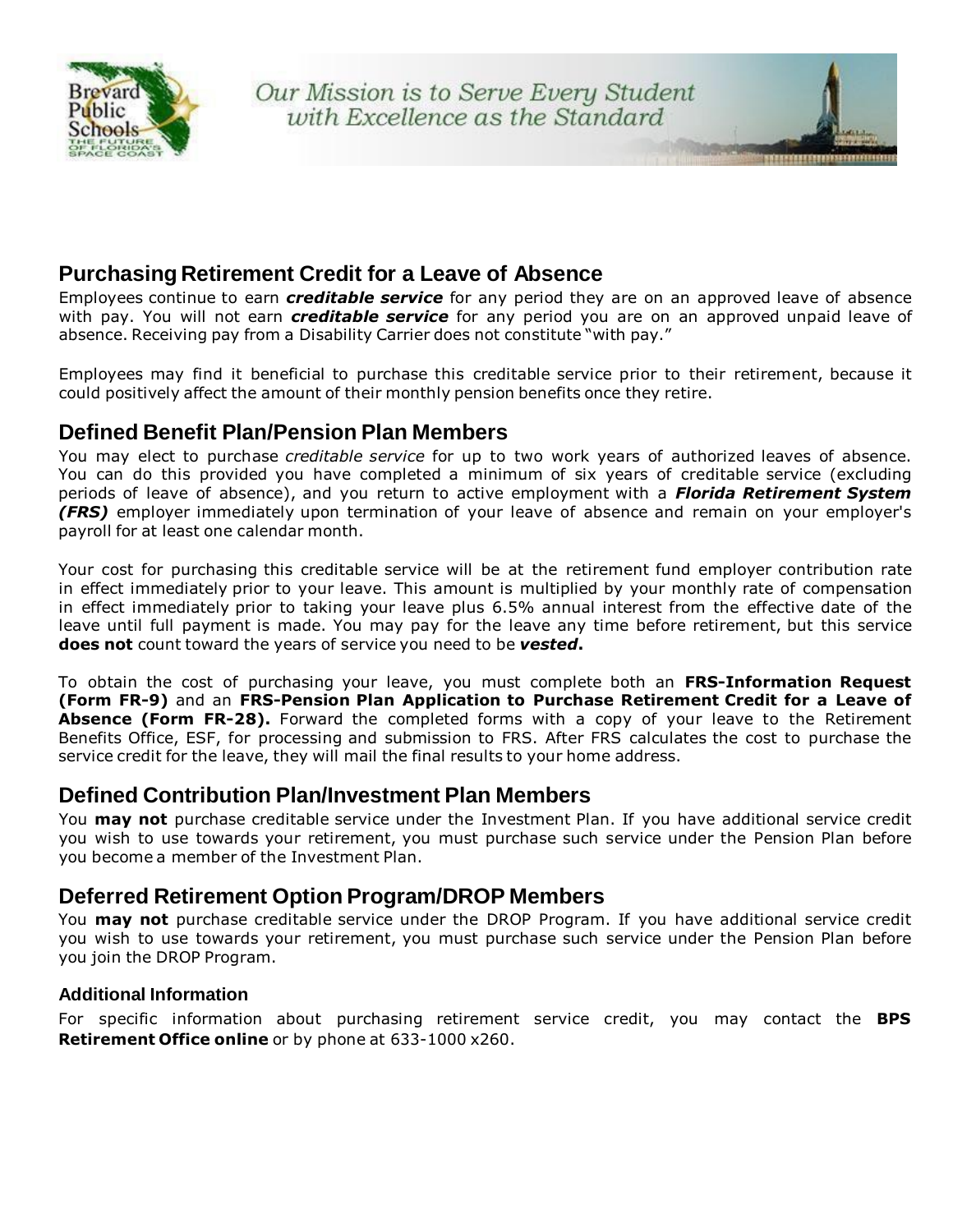# **School Board of Brevard County**

## **Brevard County Public Schools Unpaid Leave of Absence**

What you should know about your employee benefits as you go on an approved Unpaid Leave of Absence You may continue your employee benefits (health care, dental, vision, disability, etc.) while you are on an approved unpaid leave of absence. With the exception of leave under the Family Medical Leave Act (FMLA) and Non- FMLA leave (limited to 60 days and not available if you are eligible for FMLA), you must pay the entire cost of your benefits while you are on leave. Your benefits will **continue** or be **cancelled** based upon the acknowledgment you indicated on your leave of absence form. Should you choose to retain your benefits, but fail to pay for your employee benefits costs to the School Board of Brevard County while you are on leave, it will result in the automatic cancellation of your benefits. Benefits cancelled for nonpayment will not be eligible for reinstatement until you return to work by completing an Employee Flexible Enrollment Form. However, if you allow your medical benefits to terminate for non-payment and a lapse of more than sixty three (63) days occurs between the termination date and the next opportunity you have to enroll, your re-enrollment may be governed by certain limitations and the requirements of providing Evidence of Insurability (EOI) for certain benefit plans. The following rules are for the cancellation of employee life, dependent life, and either of the disability coverages while on leave:

**EMPLOYEE LIFE INSURANCE**: If coverage was cancelled either by you or for non-payment, your basic coverage will be reinstated upon your return to work. *Additional coverage* can only be increased at one times your salary during the annual Open Enrollment period. This can be done for the next three Open Enrollments until you are at the maximum of three times your annual salary for additional coverage, with a total of four times your annual salary when including basic coverage. If coverage is continued during your leave, the same level of coverage can continue upon your return.

**DEPENDENT LIFE INSURANCE**: If you were cancelled for nonpayment, you may request reinstatement through the Evidence of Insurability process which will need to be approved by the carrier. Remember, coverage can be denied due to any health issue. If coverage is continued during your leave, the same level of coverage can continue upon your return. Note: If you experience a Change of Family Status event, adding or deleting dependents from life insurance coverage can be done at any time while you are on an approved unpaid leave of absence, but **MUST** be done within 30 days of the event. If you add dependents to coverage, that change is not effective until you return to an active employment status.

**WAIVER OF EMPLOYEE AND DEPENDENT LIFE**: If you have maintained coverage and are on a medical leave for more than 180 days, you may apply for waiver of premium. You will need to contact the Office of Employee Benefits at 633- 1000 ext. 648, in order to obtain the necessary forms. Once approved, up to 12 months of premiums will be returned to you based upon the leave period and the approval time.

If totally disabled before the age of 60, the coverage with waiver can be maintained until age 70. The amount of insurance eligible for waiver of premium is the amount in effect on the day before you become totally disabled as an active, at-work employee.

**DISABILITY COVERAGES**: May be maintained for 13 weeks while you are on an approved personal (not medically related) unpaid leave of absence. As long as you maintain disability coverage for 13 weeks, your coverage will be reinstated when you return to work. If you do not maintain coverage for the full 13-week period, you will be required to go through the Evidence of Insurability (EOI) process during the next Open Enrollment period, and coverage can be denied by the vendor due to any health issue. To avoid EOI, do not let your disability coverage expire before you have completed 13 weeks of coverage.

**DISABILITY**: You do not have to exhaust all of your sick pay prior to applying for Short-term Disability (STD). Paid sick, sick bank, and vacation can also be used while you are collecting STD benefits. There is a 14-day elimination period before your STD benefits begin. This 14-day count starts the day after the last day you were actively at work or from the date of disability and includes weekends. You may use paid sick, sick bank, or vacation during the 14-day elimination period.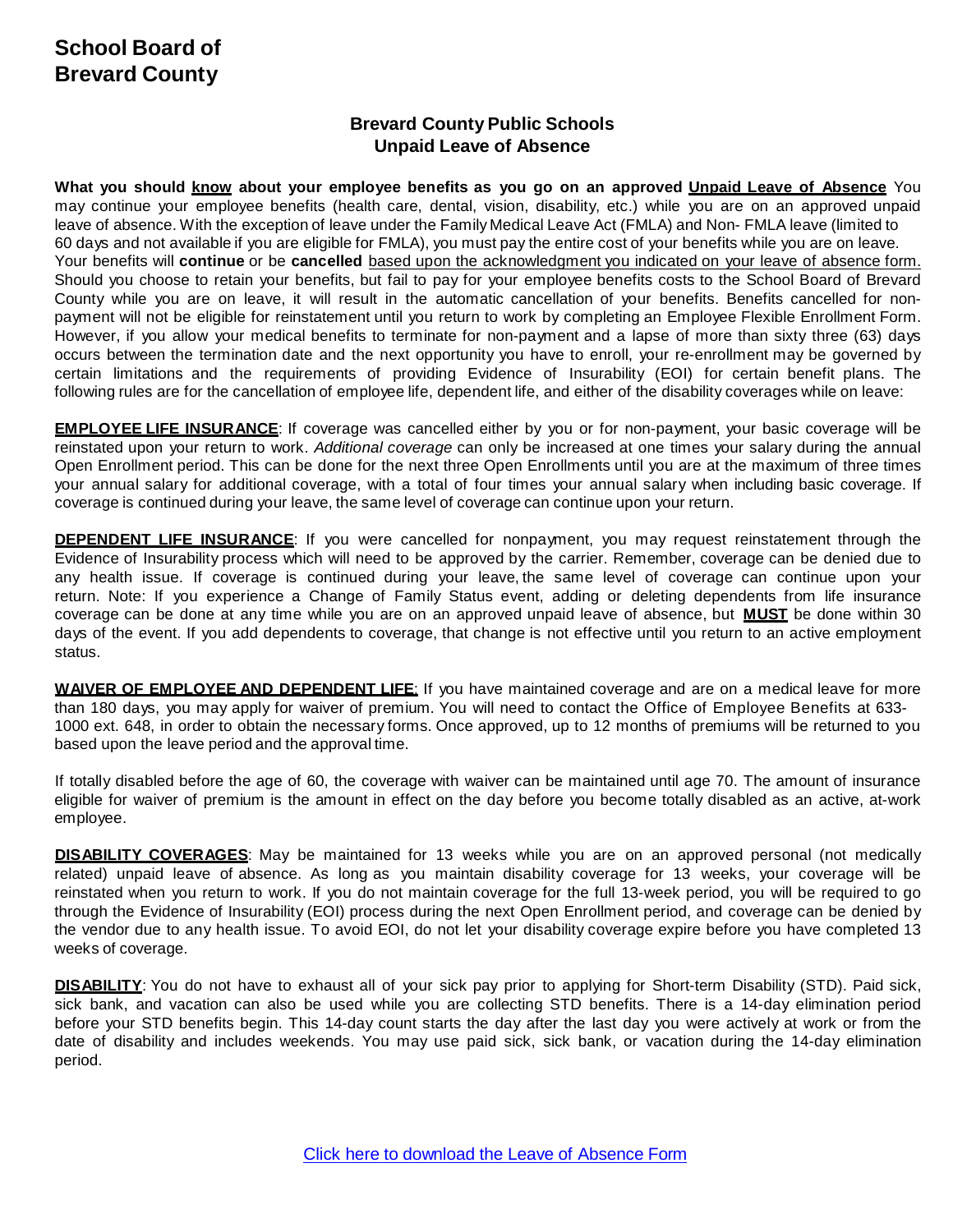Disability benefits are equal to 60 percent of your annual salary. Benefits are paid based upon your annual salary and are divided by 52 weeks per year, not by the number of weeks you work per year.

To apply for disability benefits, call ING at 1‐866‐228‐8742. The process is paperless, unless you only have Long-term Disability (LTD) coverage. There is a 180-day elimination period for LTD, but you can receive STD benefits during that time. While you are on an approved leave of absence and receiving short-term disability benefits, your disability coverage cannot be cancelled, and you must continue to pay premiums. Once you have been off of work because of a disability for 180 days, or your STD benefits have expired and you begin receiving LTD benefits, you do not have to pay any further disability coverage premiums; this is called a Waiver of Premium. If you have LTD only, please contact Employee Benefits at 633-1000 ext. 648, after you have been on leave for a period of four months, and the application for LTD Income Benefits will be mailed to you for completion. This form is required to start your LTD claim.

**Dependent Care Flexible Spending Account**: Per IRS regulations, Dependent Care Flexible Spending Accounts end on the last date worked prior to the Leave of Absence. Both parents must be actively at work or at in school in order to be reimbursed for child day care expenses. Once on Leave, you may still send in receipts for reimbursement for dates of service *prior* to your Leave.

When you return to work, you may re-enter the Dependent Care plan with either 1) the same election amount, and the payroll deductions will be adjusted, or 2) the same payroll deductions as before the LOA, and the election will be adjusted, but not by less than the disbursed balance.

**Medical Flexible Spending Account**: Medical Flexible Spending Accounts can be continued during a Leave of Absence if you choose, or can be suspended during your Leave. If you elect to continue participating in the Medical Flexible Spending Account, you will continue to pay into the account as you would if you were still actively at work. If you are on an unpaid leave, the contributions you make will be with after-tax dollars. If you elect to continue paying into the Medical Flexible Spending Account during your Leave, you will be able to access that account through your debit card or apply for reimbursement during your Leave. If you do not elect to continue paying into the account, you will not have access to your Medical Flexible Spending Account after your last day worked. You would still be eligible to receive reimbursement for dates of service *prior* to your Leave.

When you return to work, your Medical Flexible Spending Account plan will continue on the same election amount, and the payroll deductions selected during the current plan year.

**Vacation and Sick leave**: Do not accrue while you are on an approved unpaid leave of absence.

**Changes in coverage**: You may change your employee benefits while on an approved leave of absence due to a **qualifying event**. A qualifying event is defined as a change in family status. A change in family status is

- **\*** Marriage or divorce.
- \* Birth or adoption of a child.
- \* Death of a spouse or child.
- \* Change in dependent's status.
- \* On the **first day** of an **Unpaid Leave**. (effective 4/1/09)
- \* On the first day of your return from an unpaid leave.
- \* The loss or gain of benefits for yourself or your eligible dependents.
- \* Brevard Public Schools retirement.

You must request a change in your benefit coverage within **thirty days** of the date of a change in family status. Send a completed flex enrollment form and supporting documentation to the Employee Benefits department.

**Returning to work from an approved unpaid leave of absence** - If you are on an approved leave of absence because of illness, you may not return to work without a release from your health care provider. Unless your illness or injury is related to a W orker's Compensation situation, you may not return to work with any physical or mental restrictions if you are a Classroom Instructor or Instructor's Assistant. Non-instructional employees must have return-to-work instructions reviewed and approved by their Administrator or Supervisor so their return-to-work request can be approved or denied.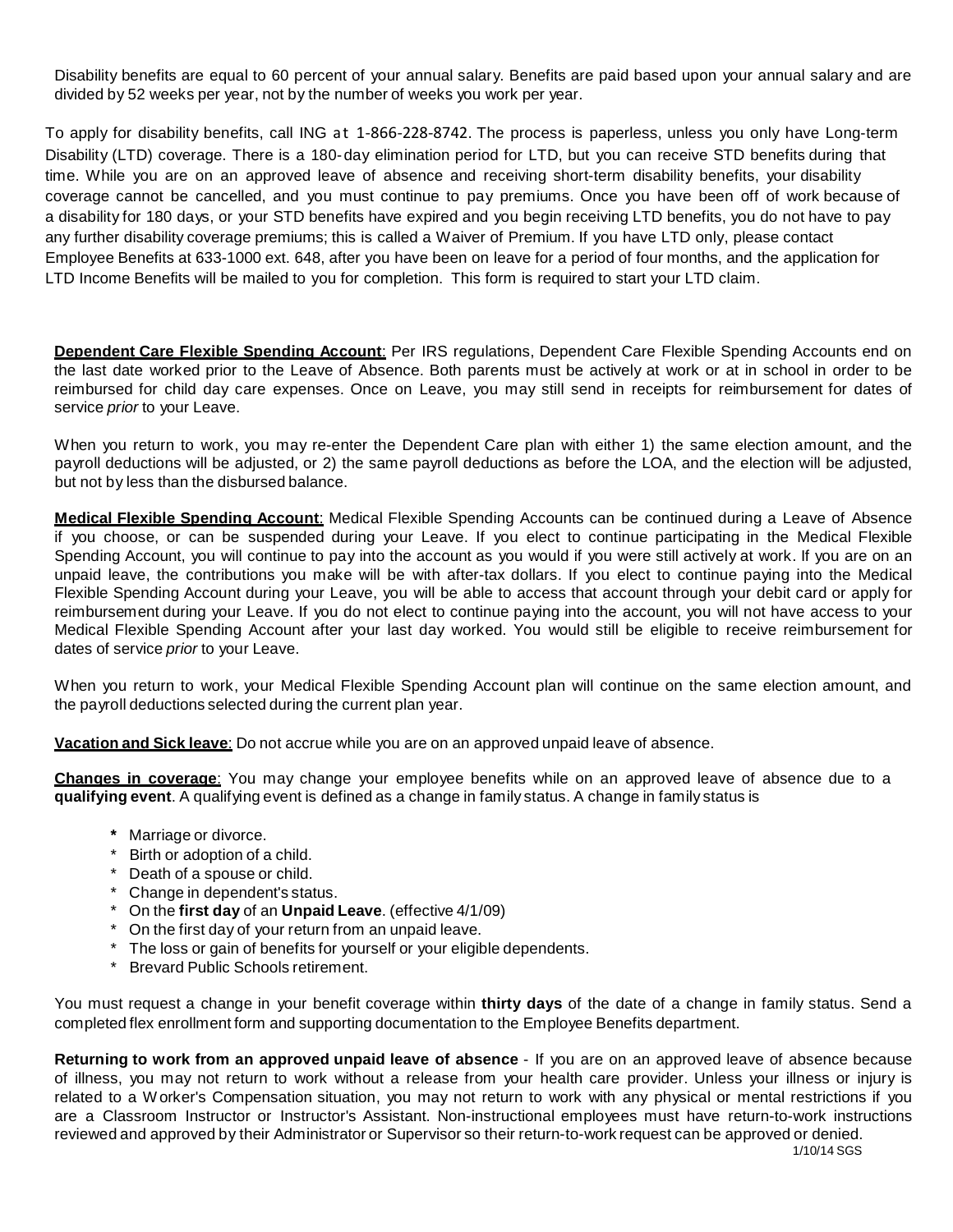

### **Dear Brevard Public Schools Employee:**

To avoid termination of benefits for non-payment of premiums while on unpaid leave of absence, you will be responsible for remitting premiums to *Brevard County School Board at ESF Melbourne* for the benefits that you and any eligible dependents have elected for the current plan year.

*Brevard County School Board, Office of Employee Benefits* will mail a monthly benefits premium invoice reflecting the benefits in which you and/or eligible dependents are currently enrolled. This will be based on your bi-weekly pay schedule.

All payments are due by the date indicated on the invoice. If the due date has passed, the employee will be responsible for remitting payments. If payments are not received in a timely fashion, the employee may face termination of benefits. Please note that under provisions of the Health Insurance Portability and Accountability Act of 1996 (HIPPA), if you allow benefits to lapse for non-payment for 63 days or longer, you will be subject to certain evidence of insurability requirements upon re-enrollment.

You may change your employee benefits while on an approved leave of absence due to a **qualifying event**. A qualifying event is defined as a change in family status. A change in family status is

- \* Marriage or divorce.
- \* Birth or adoption of a child.
- \* Death of a spouse or child.
- \* Change in dependent's status.
- \* On the **first day** of an **Unpaid Leave**. (effective 4/1/09)
- \* On the first day of your return from an unpaid leave.
- \* The loss or gain of benefits for yourself or your eligible dependents.
- \* Brevard Public Schools retirement.

You must request a change in your benefit coverage within **thirty days** of the date of a change in family status. Send a completed flex enrollment form and supporting documentation to the Employee Benefits department.

If you have not received your monthly invoice, or if you have questions regarding your leave of absence account, please contact *Office of Employee Benefits at 321-633-1000 ext. 248*.

#### *Brevard County School Board*

*Office of Employee Benefits*